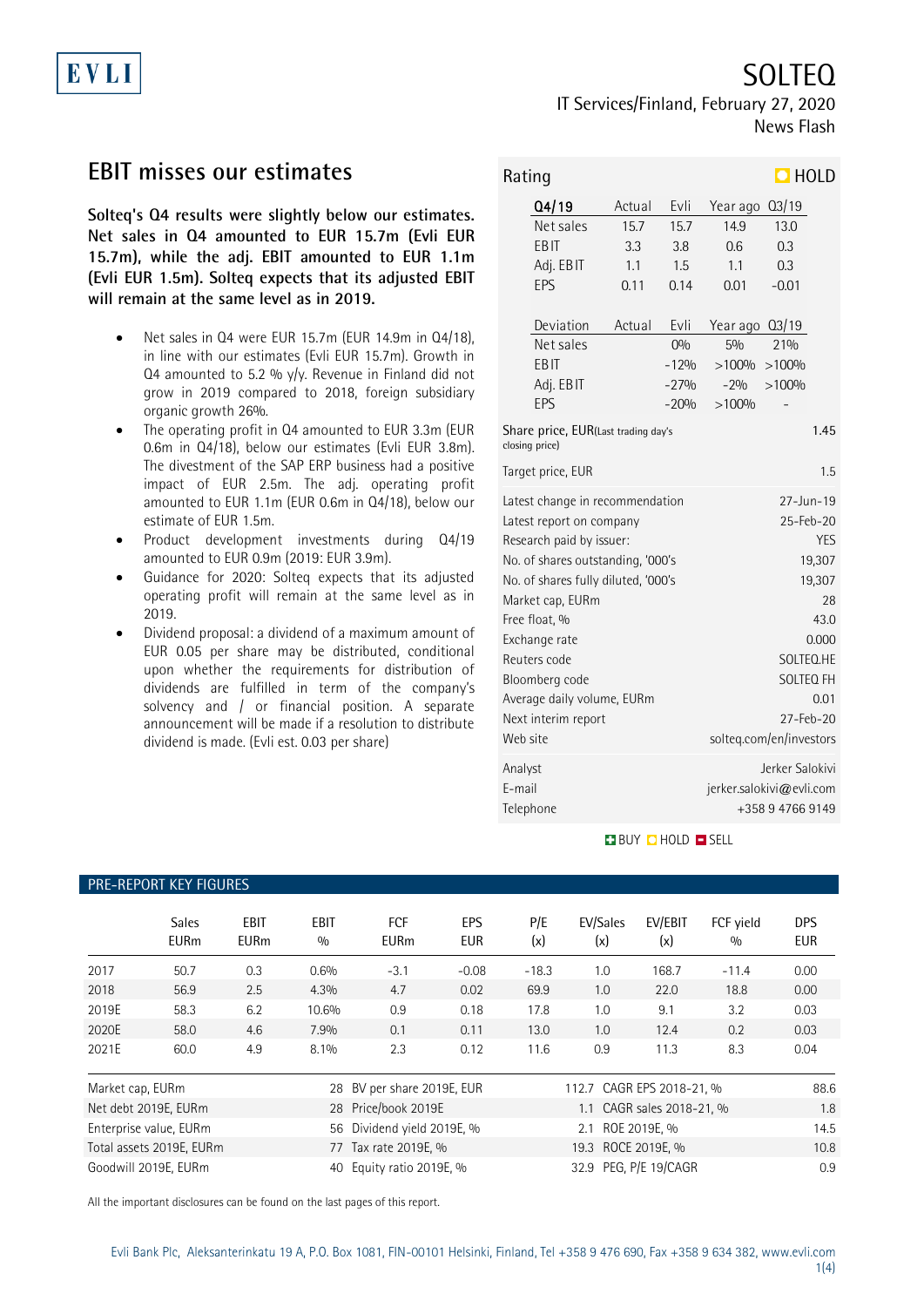#### Important Disclosures

Evli Research Partners Plc ("ERP") uses 12-month target prices. Target prices are defined by utilizing analytical techniques based on financial theory including (but not limited to) discounted cash flow analysis and comparative valuation. The selection of valuation methods depends on different circumstances. Target prices may be altered on the basis of new information coming to light in the underlying company or changes in interest rates, changes in foreign exchange rates, other securities prices or market indices or outlook for the aforementioned factors or other factors that may change the conditions of financial markets. Recommendations and changes by analysts are available at [Analysts' recommendations and ratings revisions](https://research.evli.com/JasperAllModels.action?authParam=key;461&authParam=x;G3rNagWrtf7K&authType=3).

Investment recommendations are defined as follows:

Target price compared to share price Recommendation<br>CELL CALLO 06 < -10 % SELL  $-10 - (+10) \%$  HOL<br>  $> 10 \%$  BUY  $> 10\%$ 

ERP's investment recommendation of the analyzed company is updated at least 2 timer per year.



The graph above shows the distribution of ERP's recommendations of companies under coverage in 1st of February 2019. If recommendation is not given, it is not mentioned here.

#### Name(s) of the analyst(s): Salokivi

This research report has been prepared by Evli Research Partners Plc ("ERP" or "Evli Research"). ERP is a subsidiary of Evli Bank Plc. Production of the investment recommendation has been concluded on 25.2.2020, 8:45. This report has been published on 27.2.2020, 9:15.

None of the analysts contributing to this report, persons under their guardianship or corporations under their control have a position in the shares of the company or related securities.

The date and time for any price of financial instruments mentioned in the recommendation refer to the previous trading day's closing price(s) unless otherwise stated in the report.

Each analyst responsible for the content of this report assures that the expressed views accurately reflect the personal views of each analyst on the covered companies and securities. Each analyst assures that (s)he has not been, nor are or will be, receiving direct or indirect compensation related to the specific recommendations or views contained in this report.

Companies in the Evli Group, affiliates or staff of companies in the Evli Group, may perform services for, solicit business from, hold long or short positions in, or otherwise be interested in the investments (including derivatives) of any company mentioned in the publication or report.

Neither ERP nor any company within the Evli Group have managed or co-managed a public offering of the company's securities during the last 12 months prior to, received compensation for investment banking services from the company during the last 12 months prior to the publication of the research report.

ERP has signed an agreement with the issuer of the financial instruments mentioned in the recommendation, which includes production of research reports. This assignment has a limited economic and financial impact on ERP and/or Evli. Under the assignment ERP performs services including, but not limited to, arranging investor meetings or –events, investor relations communication advisory and production of research material.

ERP or another company within the Evli Group does not have an agreement with the company to perform market making or liquidity providing services.

For the prevention and avoidance of conflicts of interests with respect to this report, there is an information barrier (Chinese wall) between Investment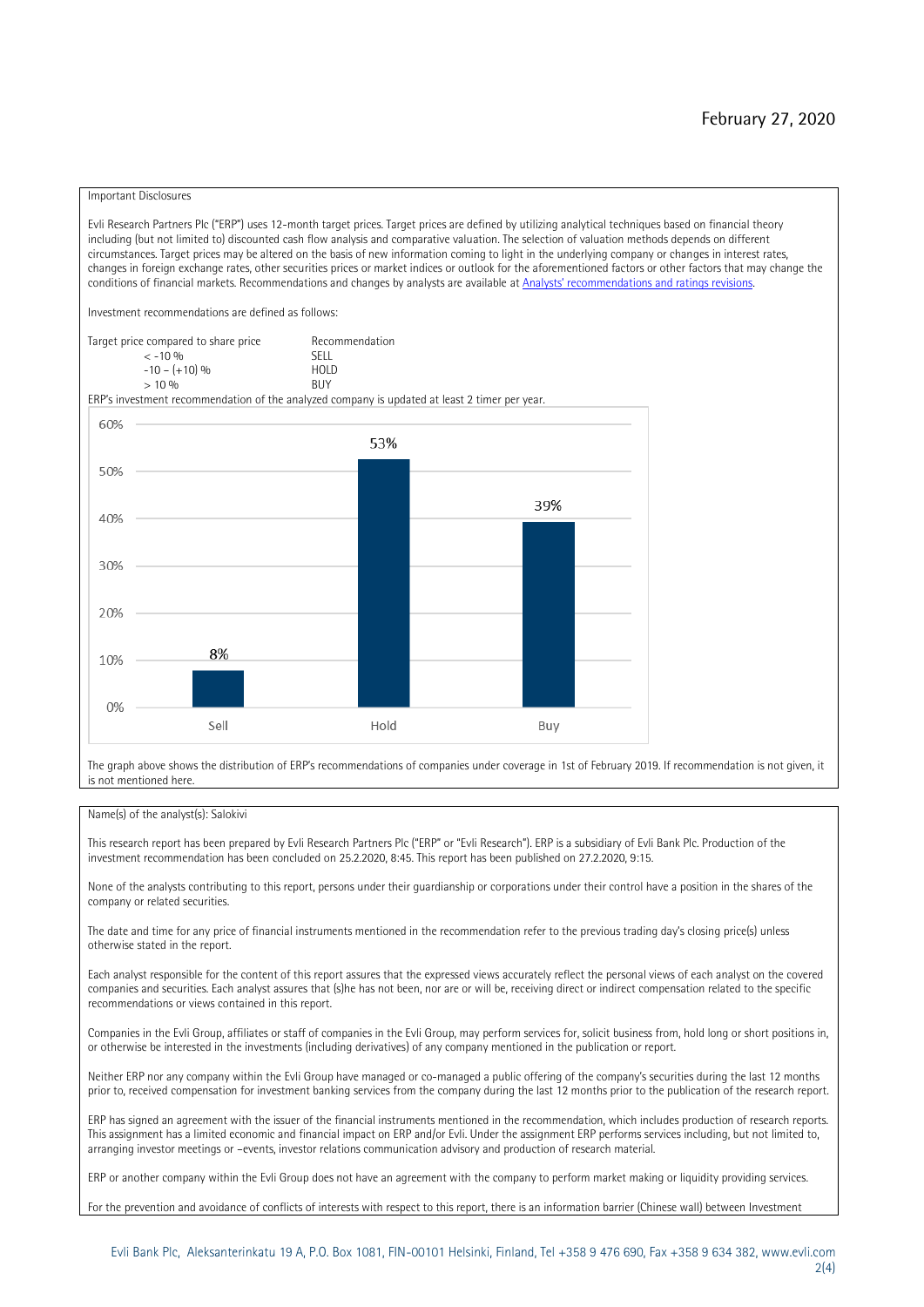Research and Corporate Finance units concerning unpublished investment banking services to the company. The remuneration of the analyst(s) is not tied directly or indirectly to investment banking transactions or other services performed by Evli Bank Plc or any company within Evli Group.

Selected portions of the report were provided to the company for fact checking purposes only.

This report is provided and intended for informational purposes only and may not be used or considered under any circumstances as an offer to sell or buy any securities or as advice to trade any securities.

This report is based on sources ERP considers to be correct and reliable. The sources include information providers Reuters and Bloomberg, stock-exchange releases from the companies and other company news, Statistics Finland and articles in newspapers and magazines. However, ERP does not guarantee the materialization, correctness, accuracy or completeness of the information, opinions, estimates or forecasts expressed or implied in the report. In addition, circumstantial changes may have an influence on opinions and estimates presented in this report. The opinions and estimates presented are valid at the moment of their publication and they can be changed without a separate announcement. Neither ERP nor any company within the Evli Group are responsible for amending, correcting or updating any information, opinions or estimates contained in this report. Neither ERP nor any company within the Evli Group will compensate any direct or consequential loss caused by or derived from the use of the information represented in this publication.

All information published in this report is for the original recipient's private and internal use only. ERP reserves all rights to the report. No part of this publication may be reproduced or transmitted in any form or by any means, electronic, mechanical, photocopying, recording or otherwise, or stored in any retrieval system of any nature, without the written permission of ERP.

This report or its copy may not be published or distributed in Australia, Canada, Hong Kong, Japan, New Zealand, Singapore or South Africa. The publication or distribution of this report in certain other jurisdictions may also be restricted by law. Persons into whose possession this report comes are required to inform themselves about and to observe any such restrictions.

Evli Bank Plc is not registered as a broker-dealer with the U. S. Securities and Exchange Commission ("SEC"), and it and its analysts are not subject to SEC rules on securities analysts' certification as to the currency of their views reflected in the research report. Evli Bank is not a member of the Financial Industry Regulatory Authority ("FINRA"). It and its securities analysts are not subject to FINRA's rules on Communications with the Public and Research Analysts and Research Reports and the attendant requirements for fairness, balance and disclosure of potential conflicts of interest. This research report is only being offered in U.S. by Auerbach Grayson & Company, LLC (Auerbach Grayson) to Major U.S. Institutional Investors and is not available to, and should not be used by, any U.S. person or entity that is not a Major U.S. Institutional Investor. Auerbach Grayson is a broker-dealer registered with the U.S. Securities and Exchange Commission and is a member of the FINRA. U.S. entities seeking more information about any of the issuers or securities discussed in this report should contact Auerbach Grayson. The securities of non-U.S. issuers may not be registered with or subject to SEC reporting and other requirements.

ERP is not a supervised entity but its parent company Evli Bank Plc is supervised by the Finnish Financial Supervision Authority.